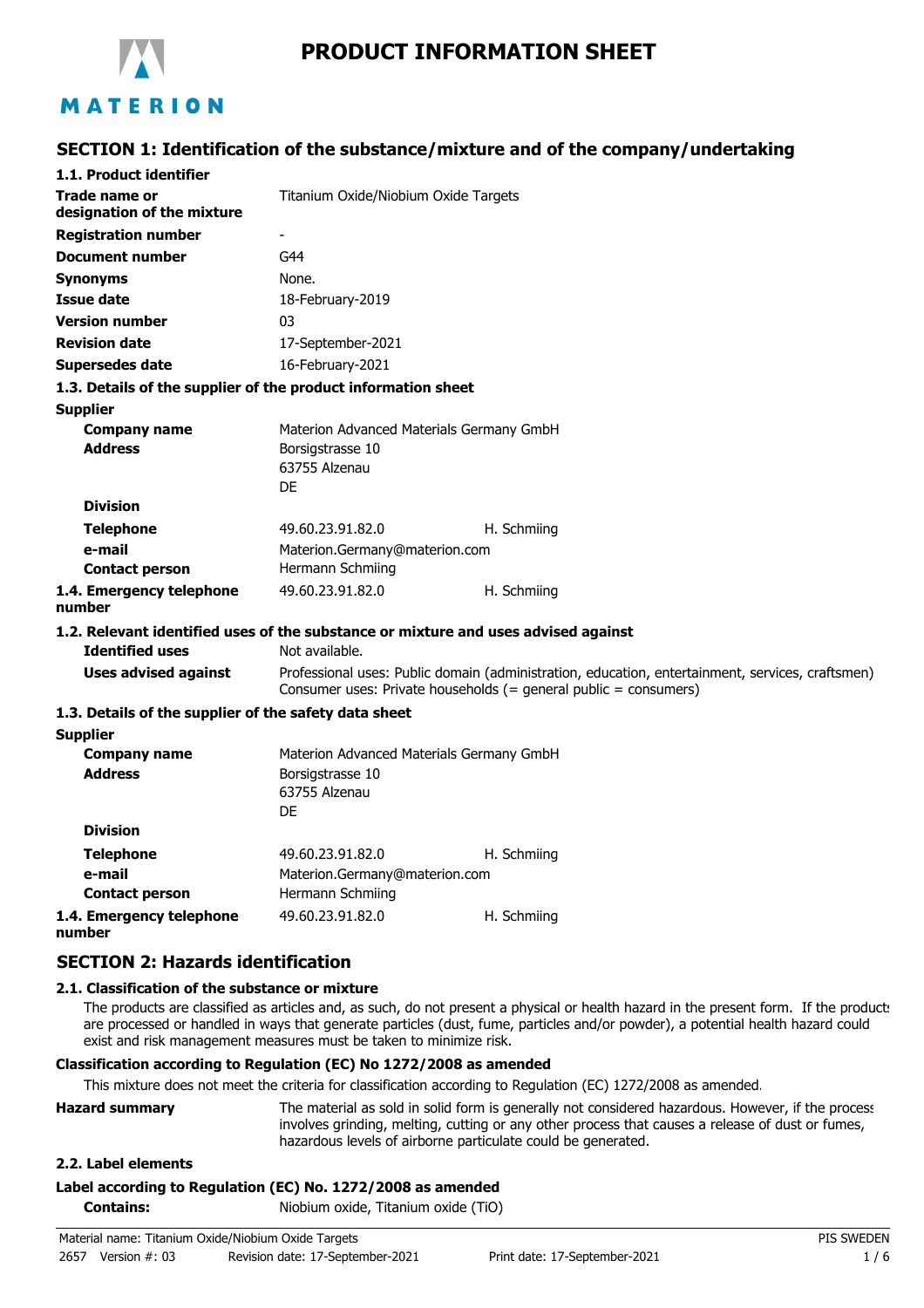| <b>Hazard pictograms</b>          | None.                                                                                                                                                                                                                                                                 |  |
|-----------------------------------|-----------------------------------------------------------------------------------------------------------------------------------------------------------------------------------------------------------------------------------------------------------------------|--|
| Signal word                       | None.                                                                                                                                                                                                                                                                 |  |
| <b>Hazard statements</b>          | The material as sold in solid form is generally not considered hazardous. However, if the process<br>involves grinding, melting, cutting or any other process that causes a release of dust or fumes,<br>hazardous levels of airborne particulate could be generated. |  |
| <b>Precautionary statements</b>   |                                                                                                                                                                                                                                                                       |  |
| <b>Prevention</b>                 | Observe good industrial hygiene practices.                                                                                                                                                                                                                            |  |
| <b>Response</b>                   | Wash hands after handling.                                                                                                                                                                                                                                            |  |
| <b>Storage</b>                    | Store away from incompatible materials.                                                                                                                                                                                                                               |  |
| <b>Disposal</b>                   | Dispose of waste and residues in accordance with local authority requirements.                                                                                                                                                                                        |  |
| Supplemental label<br>information | For further information, please contact the Product Stewardship Department at $+1.216.383.4019$ .                                                                                                                                                                     |  |
| 2.3. Other hazards                | Not a PBT or vPvB substance or mixture.                                                                                                                                                                                                                               |  |

## **SECTION 3: Composition/information on ingredients**

### **3.2. Mixtures**

### **General information**

| <b>Chemical name</b>     | %  | No.                     | CAS-No. / EC REACH Registration No. Index No. |                          | <b>Notes</b> |
|--------------------------|----|-------------------------|-----------------------------------------------|--------------------------|--------------|
| Niobium oxide            | 50 | 12034-57-0<br>234-808-1 | $\overline{\phantom{0}}$                      | $\overline{\phantom{0}}$ |              |
| <b>Classification: -</b> |    |                         |                                               |                          |              |
| Titanium oxide (TiO)     | 50 | 12137-20-1<br>235-236-5 | $\overline{\phantom{0}}$                      | $\overline{\phantom{0}}$ |              |
| <b>Classification: -</b> |    |                         |                                               |                          |              |

## **SECTION 4: First aid measures**

| SECTION 4: FIFSL and measures                                                                                       |
|---------------------------------------------------------------------------------------------------------------------|
| Ensure that medical personnel are aware of the material(s) involved, and take precautions to<br>protect themselves. |
| 4.1. Description of first aid measures                                                                              |
| Move to fresh air. Call a physician if symptoms develop or persist.                                                 |
| Wash off with soap and water. Get medical attention if irritation develops and persists.                            |
| Rinse with water. Get medical attention if irritation develops and persists.                                        |
| Rinse mouth. Get medical attention if symptoms occur.                                                               |
| Exposure may cause temporary irritation, redness, or discomfort.                                                    |
| Treat symptomatically.                                                                                              |
|                                                                                                                     |

## **SECTION 5: Firefighting measures**

| <b>General fire hazards</b>                                                                | No unusual fire or explosion hazards noted.                                                |
|--------------------------------------------------------------------------------------------|--------------------------------------------------------------------------------------------|
| 5.1. Extinguishing media<br>Suitable extinguishing<br>media                                | Water fog. Foam. Dry chemical powder. Carbon dioxide (CO2).                                |
| Unsuitable extinguishing<br>media                                                          | None known.                                                                                |
| 5.2. Special hazards arising<br>from the substance or<br>mixture                           | None known.                                                                                |
| 5.3. Advice for firefighters<br><b>Special protective</b><br>equipment for<br>firefighters | Wear suitable protective equipment.                                                        |
| <b>Special firefighting</b><br>procedures                                                  | Use water spray to cool unopened containers.                                               |
| <b>Specific methods</b>                                                                    | Use standard firefighting procedures and consider the hazards of other involved materials. |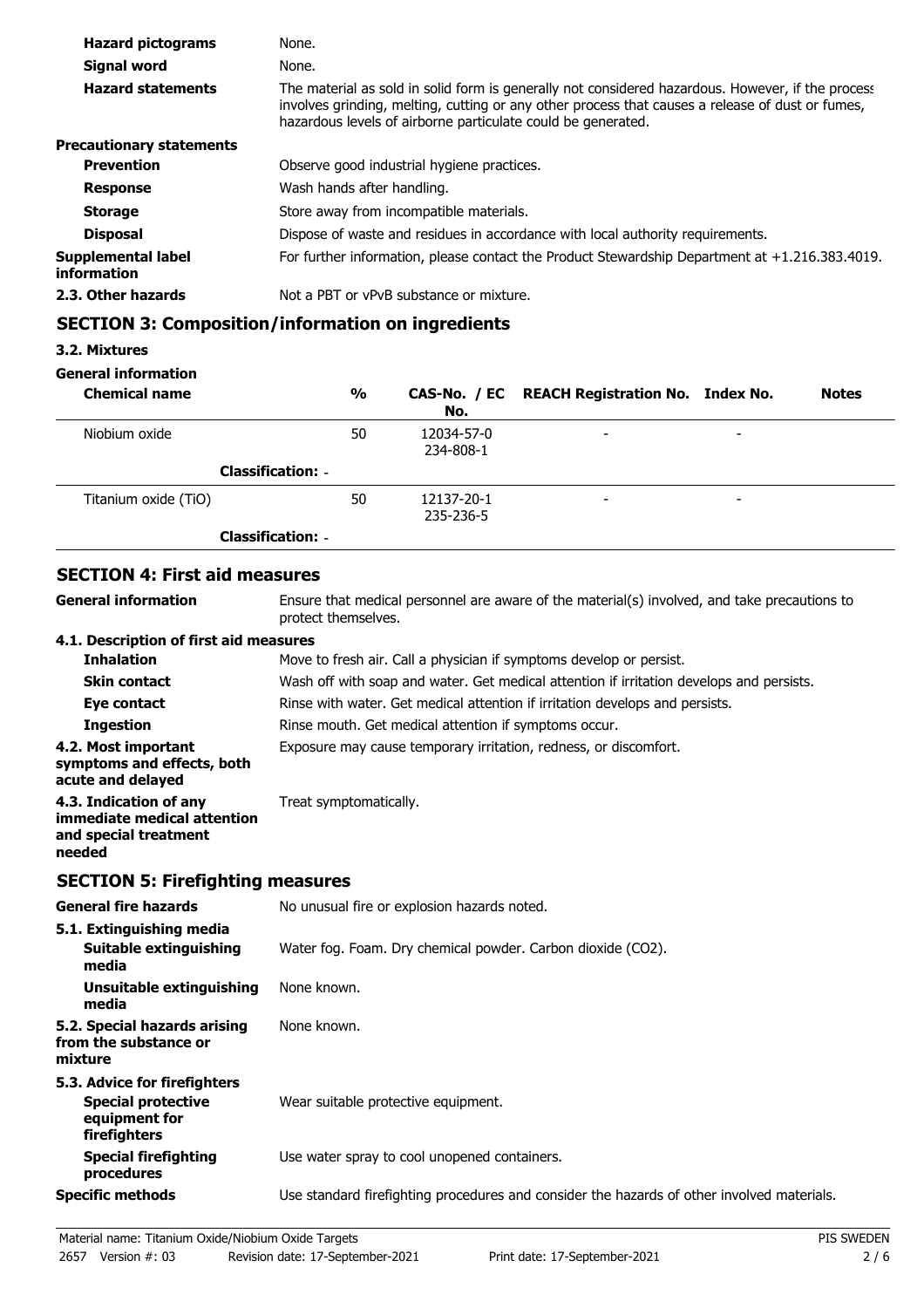### **SECTION 6: Accidental release measures**

| 6.1. Personal precautions, protective equipment and emergency procedures                                                                                                                                                      |                                                                                                    |  |  |
|-------------------------------------------------------------------------------------------------------------------------------------------------------------------------------------------------------------------------------|----------------------------------------------------------------------------------------------------|--|--|
| For non-emergency<br>personnel                                                                                                                                                                                                | Keep unnecessary personnel away. For personal protection, see section 8 of the PIS.                |  |  |
| For emergency<br>responders                                                                                                                                                                                                   | Use personal protection recommended in Section 8 of the PIS.                                       |  |  |
| 6.2. Environmental<br>precautions                                                                                                                                                                                             | Avoid discharge into drains, water courses or onto the ground.                                     |  |  |
| 6.3. Methods and material for<br>containment and cleaning up                                                                                                                                                                  | Stop the flow of material, if this is without risk. For waste disposal, see section 13 of the PIS. |  |  |
| 6.4. Reference to other<br>sections                                                                                                                                                                                           | For personal protection, see section 8 of the PIS. For waste disposal, see section 13 of the PIS.  |  |  |
| $A$ - $A$ - $A$ - $A$ - $A$ - $A$ - $A$ - $A$ - $A$ - $A$ - $A$ - $A$ - $A$ - $A$ - $A$ - $A$ - $A$ - $A$ - $A$ - $A$ - $A$ - $A$ - $A$ - $A$ - $A$ - $A$ - $A$ - $A$ - $A$ - $A$ - $A$ - $A$ - $A$ - $A$ - $A$ - $A$ - $A$ - |                                                                                                    |  |  |

### **SECTION 7: Handling and storage**

| 7.1. Precautions for safe<br>handling                                   | Avoid prolonged exposure. Observe good industrial hygiene practices. |
|-------------------------------------------------------------------------|----------------------------------------------------------------------|
| 7.2. Conditions for safe<br>storage, including any<br>incompatibilities | Keep locked up.                                                      |
| 7.3. Specific end use(s)                                                | Not available.                                                       |

### **SECTION 8: Exposure controls/personal protection**

| 8.1. Control parameters                              |                                                                                                                                                                                                                                                                                                                                                                    |
|------------------------------------------------------|--------------------------------------------------------------------------------------------------------------------------------------------------------------------------------------------------------------------------------------------------------------------------------------------------------------------------------------------------------------------|
| <b>Occupational exposure limits</b>                  | No exposure limits noted for ingredient(s).                                                                                                                                                                                                                                                                                                                        |
| <b>Biological limit values</b>                       | No biological exposure limits noted for the ingredient(s).                                                                                                                                                                                                                                                                                                         |
| <b>Recommended monitoring</b><br>procedures          | Follow standard monitoring procedures.                                                                                                                                                                                                                                                                                                                             |
| Derived no effect levels<br>(DNELs)                  | Not available.                                                                                                                                                                                                                                                                                                                                                     |
| <b>Predicted no effect</b><br>concentrations (PNECs) | Not available.                                                                                                                                                                                                                                                                                                                                                     |
| 8.2. Exposure controls                               |                                                                                                                                                                                                                                                                                                                                                                    |
| <b>Appropriate engineering</b><br>controls           | Good general ventilation should be used. Ventilation rates should be matched to conditions. If<br>applicable, use process enclosures, local exhaust ventilation, or other engineering controls to<br>maintain airborne levels below recommended exposure limits. If exposure limits have not been<br>established, maintain airborne levels to an acceptable level. |
|                                                      | Individual protection measures, such as personal protective equipment                                                                                                                                                                                                                                                                                              |
| <b>General information</b>                           | Personal protection equipment should be chosen according to the CEN standards and in discussion<br>with the supplier of the personal protective equipment.                                                                                                                                                                                                         |
| Eye/face protection                                  | Wear safety glasses with side shields (or goggles).                                                                                                                                                                                                                                                                                                                |
| <b>Skin protection</b>                               |                                                                                                                                                                                                                                                                                                                                                                    |
| - Hand protection<br>- Other                         | Wear gloves to prevent metal cuts and skin abrasions during handling.<br>Wear suitable protective clothing.                                                                                                                                                                                                                                                        |
| <b>Respiratory protection</b>                        | In case of insufficient ventilation, wear suitable respiratory equipment.                                                                                                                                                                                                                                                                                          |
| <b>Thermal hazards</b>                               | Wear appropriate thermal protective clothing, when necessary.                                                                                                                                                                                                                                                                                                      |
| <b>Hygiene measures</b>                              | Always observe good personal hygiene measures, such as washing after handling the material and<br>before eating, drinking, and/or smoking. Routinely wash work clothing and protective equipment to<br>remove contaminants.                                                                                                                                        |
| <b>Environmental exposure</b><br>controls            | Good general ventilation should be used. Ventilation rates should be matched to conditions. If<br>applicable, use process enclosures, local exhaust ventilation, or other engineering controls to<br>maintain airborne levels below recommended exposure limits. If exposure limits have not been<br>established, maintain airborne levels to an acceptable level. |

## **SECTION 9: Physical and chemical properties**

### **9.1. Information on basic physical and chemical properties**

| <b>Appearance</b> |
|-------------------|
|-------------------|

| <b>Physical state</b> | Solid. |
|-----------------------|--------|
| Form                  | Solid. |
| <b>Colour</b>         | Grey.  |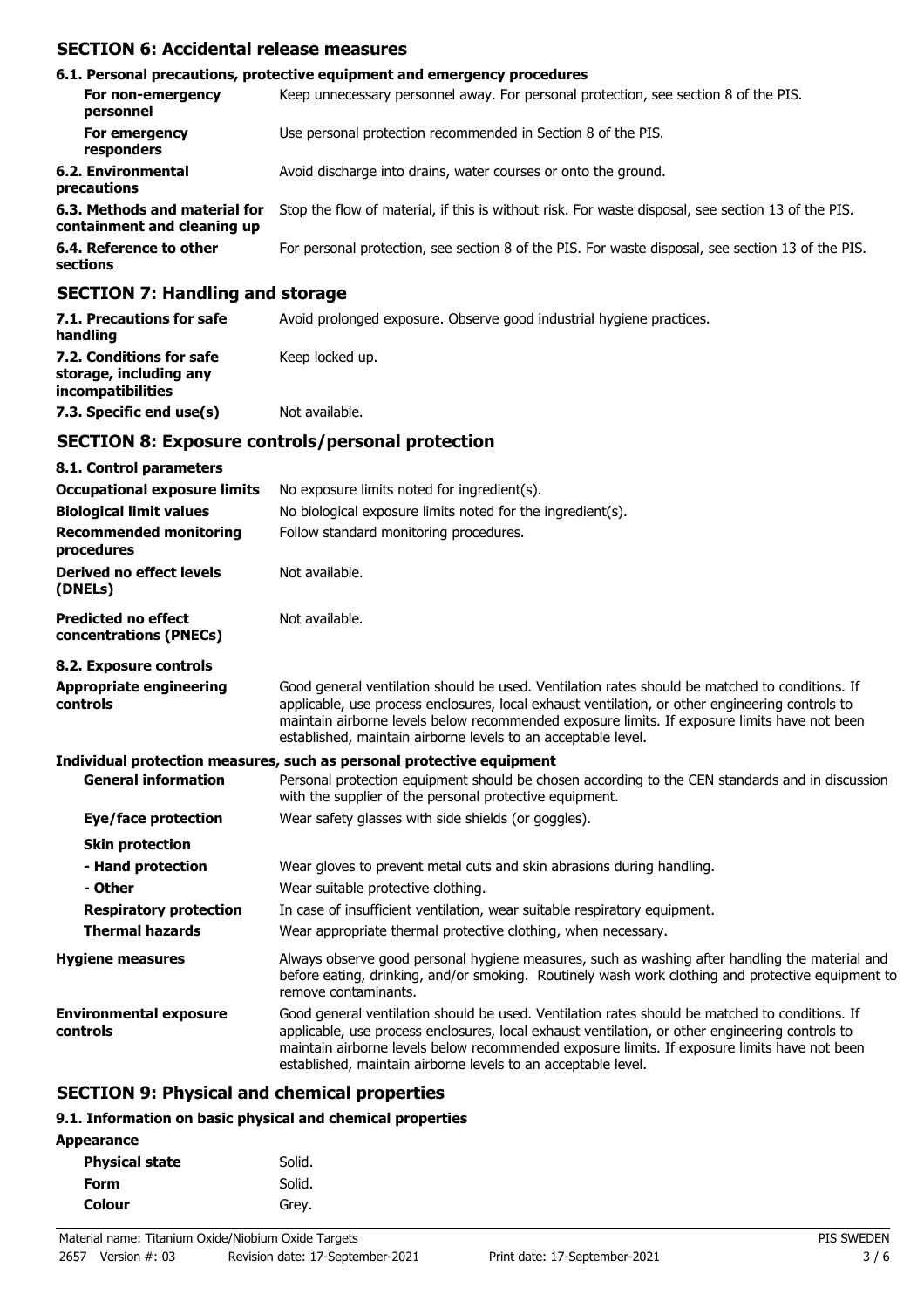| <b>Odour</b>                                        | None.                                   |
|-----------------------------------------------------|-----------------------------------------|
| <b>Odour threshold</b>                              | Not applicable.                         |
| рH                                                  | Not applicable.                         |
| <b>Melting point/freezing point</b>                 | > 1500 °C (> 2732 °F) / Not applicable. |
| <b>Initial boiling point and</b><br>boiling range   | Not applicable.                         |
| <b>Flash point</b>                                  | Not applicable.                         |
| <b>Evaporation rate</b>                             | Not applicable.                         |
| <b>Flammability (solid, gas)</b>                    | None known.                             |
| <b>Upper/lower flammability or explosive limits</b> |                                         |
| <b>Explosive limit - lower (</b><br>%)              | Not applicable.                         |
| <b>Explosive limit - lower (</b><br>%) temperature  | Not applicable.                         |
| <b>Explosive limit - upper</b><br>(%)               | Not applicable.                         |
| <b>Explosive limit - upper (</b><br>%) temperature  | Not applicable.                         |
| <b>Vapour pressure</b>                              | Not applicable.                         |
| <b>Vapour density</b>                               | Not applicable.                         |
| <b>Relative density</b>                             | Not applicable.                         |
| Solubility(ies)                                     |                                         |
| Solubility (water)                                  | Insoluble.                              |
| <b>Partition coefficient</b><br>(n-octanol/water)   | Not applicable.                         |
| <b>Auto-ignition temperature</b>                    | Not applicable.                         |
| <b>Decomposition temperature</b>                    | Not applicable.                         |
| <b>Viscosity</b>                                    | Not applicable.                         |
| <b>Explosive properties</b>                         | Not explosive.                          |
| <b>Oxidising properties</b>                         | Not oxidising.                          |
| 9.2. Other information                              |                                         |

**Density** 4,20 - 6,00 g/cm3

## **SECTION 10: Stability and reactivity**

| 10.1. Reactivity<br>10.2. Chemical stability | The product is stable and non-reactive under normal conditions of use, storage and transport.<br>Material is stable under normal conditions. |
|----------------------------------------------|----------------------------------------------------------------------------------------------------------------------------------------------|
| 10.3. Possibility of hazardous<br>reactions  | No dangerous reaction known under conditions of normal use.                                                                                  |
| 10.4. Conditions to avoid                    | Contact with incompatible materials.                                                                                                         |
| 10.5. Incompatible materials                 | Ammonia. Chlorine.                                                                                                                           |
| 10.6. Hazardous<br>decomposition products    | No hazardous decomposition products are known.                                                                                               |

## **SECTION 11: Toxicological information**

| <b>General information</b>               | Occupational exposure to the substance or mixture may cause adverse effects. |  |
|------------------------------------------|------------------------------------------------------------------------------|--|
| Information on likely routes of exposure |                                                                              |  |
| <b>Inhalation</b>                        | Not likely, due to the form of the product.                                  |  |

| -----------                                | <b>TWO MACTY, and to the form of the producti</b>                                                                      |
|--------------------------------------------|------------------------------------------------------------------------------------------------------------------------|
| <b>Skin contact</b>                        | No adverse effects due to skin contact are expected.                                                                   |
| Eye contact                                | Not relevant, due to the form of the product.                                                                          |
| <b>Ingestion</b>                           | May cause discomfort if swallowed. However, ingestion is not likely to be a primary route of<br>occupational exposure. |
| <b>Symptoms</b>                            | None known.                                                                                                            |
| 11.1. Information on toxicological effects |                                                                                                                        |
| <b>Acute toxicity</b>                      | None known.                                                                                                            |
| <b>Skin corrosion/irritation</b>           | Not classified.                                                                                                        |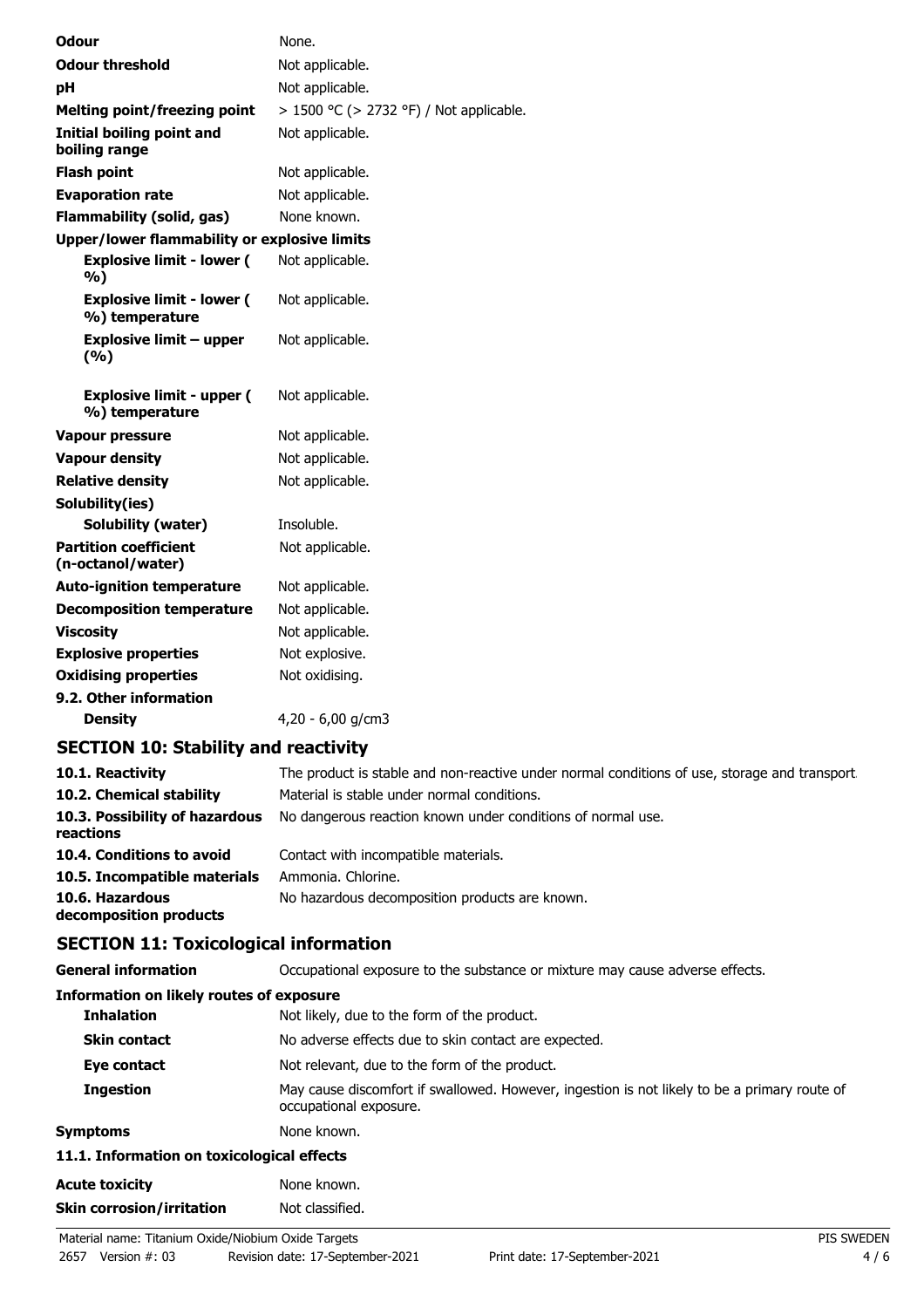| Serious eye damage/eye<br>irritation                      | None known.                                                                                                   |
|-----------------------------------------------------------|---------------------------------------------------------------------------------------------------------------|
| <b>Respiratory sensitisation</b>                          | Not a respiratory sensitizer.                                                                                 |
| <b>Skin sensitisation</b>                                 | Not a skin sensitiser.                                                                                        |
| <b>Germ cell mutagenicity</b>                             | Not classified.                                                                                               |
| Carcinogenicity                                           | Not classified.                                                                                               |
| <b>Reproductive toxicity</b>                              | Not classified.                                                                                               |
| Specific target organ toxicity<br>- single exposure       | Not classified.                                                                                               |
| Specific target organ toxicity<br>- repeated exposure     | Not classified.                                                                                               |
| <b>Aspiration hazard</b>                                  | Not an aspiration hazard.                                                                                     |
| Mixture versus substance<br>information                   | No information available.                                                                                     |
| <b>Other information</b>                                  | Not available.                                                                                                |
| <b>SECTION 12: Ecological information</b>                 |                                                                                                               |
| 12.1. Toxicity                                            | Based on available data, the classification criteria are not met for hazardous to the aquatic<br>environment. |
| 12.2. Persistence and<br>degradability                    | No data is available on the degradability of any ingredients in the mixture.                                  |
| 12.3. Bioaccumulative<br>potential                        | No data available.                                                                                            |
| <b>Partition coefficient</b><br>n-octanol/water (log Kow) | Not available.                                                                                                |
| <b>Bioconcentration factor (BCF)</b>                      | Not available.                                                                                                |

**12.6. Other adverse effects** No other adverse environmental effects (e.g. ozone depletion, photochemical ozone creation

**EU waste code** The Waste code should be assigned in discussion between the user, the producer and the waste

**Disposal** Collect and reclaim or dispose in sealed containers at licensed waste disposal site.

potential, endocrine disruption, global warming potential) are expected from this component.

Dispose of in accordance with local regulations. Empty containers or liners may retain some product residues. This material and its container must be disposed of in a safe manner (see: Disposal

Since emptied containers may retain product residue, follow label warnings even after container is emptied. Empty containers should be taken to an approved waste handling site for recycling or

**12.4. Mobility in soil** No data available.

**SECTION 13: Disposal considerations**

**SECTION 14: Transport information**

14.1. - 14.6.: Not regulated as dangerous goods.

14.1. - 14.6.: Not regulated as dangerous goods.

14.1. - 14.6.: Not regulated as dangerous goods.

14.1. - 14.6.: Not regulated as dangerous goods.

14.1. - 14.6.: Not regulated as dangerous goods.

**13.1. Waste treatment methods**

**Contaminated packaging**

**methods/information**

**ADR**

**RID**

**ADN**

**IATA**

**IMDG**

**vPvB assessment**

**Residual waste**

**12.5. Results of PBT and** Not a PBT or vPvB substance or mixture.

instructions).

disposal company.

**Special precautions Dispose in accordance with all applicable regulations.** 

disposal.